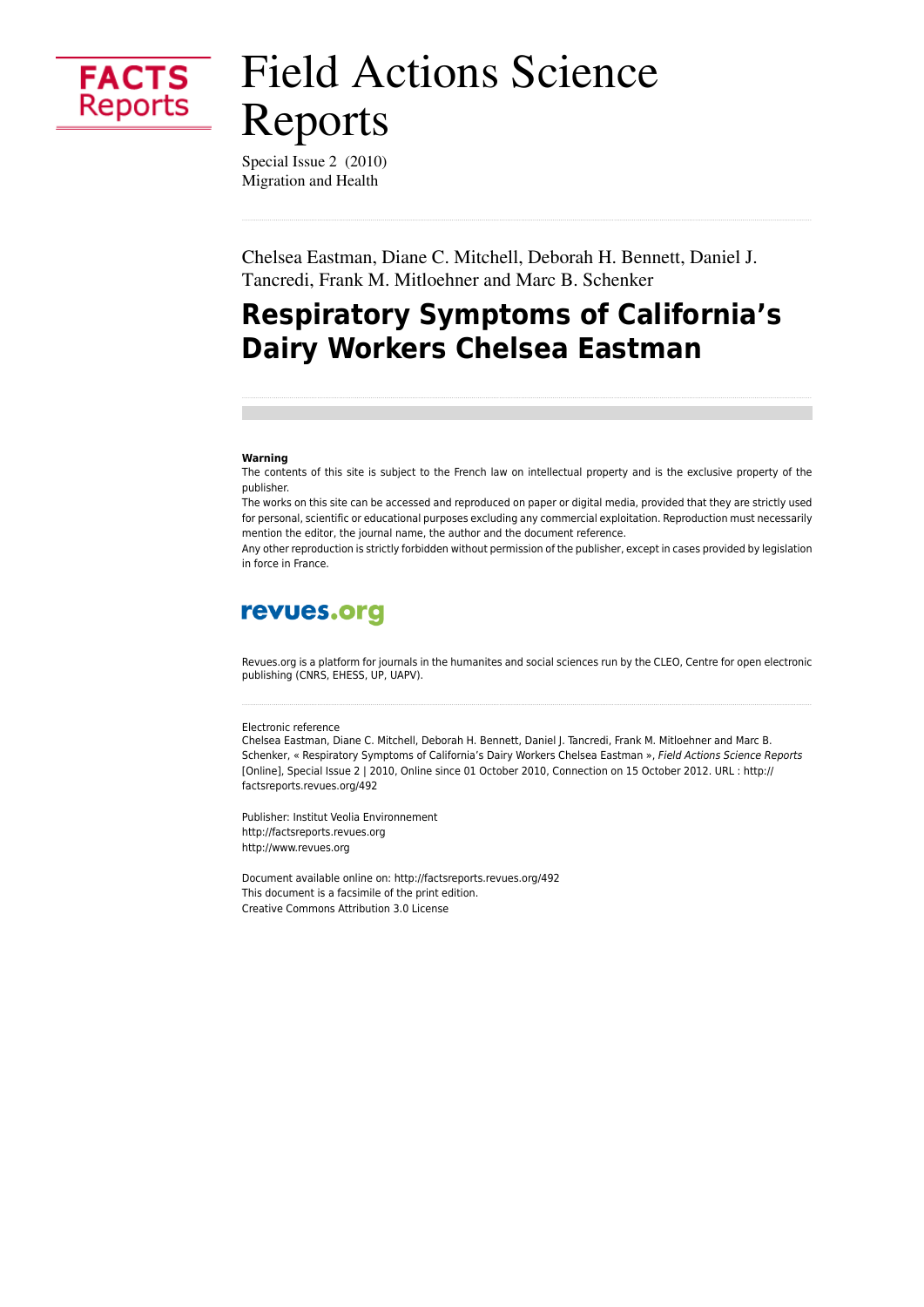

## Respiratory Symptoms of California's Dairy Workers

**C. Eastman<sup>1</sup>, D. C. Mitchell<sup>1</sup>, D. H. Bennett<sup>1</sup>, D. J. Tancredi<sup>2</sup>, F. M. Mitloehner<sup>3</sup> and M. B. Schenker<sup>1</sup>** 

<sup>1</sup>Department of Public Health Sciences, University of California, Davis 2 Department of Pediatrics, University of California, Davis Health System 3 Department of Animal Science, University of California, Davis

Abstract. While research has documented the adverse impact of agricultural work on the respiratory health of farmers, few studies have reported on the respiratory health of dairy workers. Additionally, we are not aware of any published studies addressing the health impacts associated with large dairies in the western United States. The present investigation is a cross-sectional survey carried out at 13 dairies throughout the San Joaquin Valley. Data were collected from 232 dairy workers and 52 employees of a control facility (a vegetable processing plant) during a three-month period in 2008. Survey data collected included: socioeconomic status, respiratory health history, respiratory exposure history, work history, and current health symptoms. The dairy and control populations were almost all immigrant Latino and were similar in demographics, with two primary exceptions: dairy workers had higher incomes and had lived in the United States longer than the control employees. A substantial proportion of workers had never sought medical attention in the United States. Dairy work in California was associated with a significantly increased prevalence of asthmatic symptoms but not with significantly increased chronic cough, phlegm, or wheezing.

Keywords. Agriculture, dairying, California, respiratory health, asthma.

## 1 Introduction

Dairy work has been associated with respiratory health problems and decreased lung function (Heller *et al*. 1986; Malmberg 1990; Dalphin *et al*. 1998; Chaudemanche *et al*. 2003; Venier *et al*. 2006; Gainet *et al*. 2007; Kawada and Suzuki 2008). Exposure to complex mixtures of contaminants is believed to be associated with these harmful effects. Cows and/or their waste emit gases such as hydrogen sulfide, methane, and ammonia, in addition to smog-forming volatile organic compounds (Senate Office of Research 2004). Anaerobic bacteria aid in the fermentation and decomposition of organic material (manure, feed, etc.) associated with pollutants. These pollutants, in turn, are associated with inflammation, immune, irritant, and neurotoxic problems in humans (Schenker 1998). Farm work, including dairy work, has been related to acute effects of particulate matter and gas exposures in European animal confinement buildings (Iversen *et al*. 1994; Radon *et al*. 2001). Airway inflammation, a non-atopic reaction resulting in asthma-like symptoms, is the most commonly found detrimental respiratory condition in these facilities (Iversen *et al*. 1994). This airway inflammation is thought to be the result of exposure to particulate matter, specifically endotoxins (cell wall fragments of gram-negative bacteria).

Sufficient exposure to organic particulate matter may result in dose-dependent organic dust toxic syndrome consisting of acute systemic and lung function impairments; symptoms include fever, influenza-like conditions, dry cough, and chest tightness. Endotoxins found in the particulate matter are thought to be the primary factor producing this reaction. Other sources of organic particles that may contribute to adverse respiratory effects include animal dander, feces, minor components of animal feed, and glucans (Schenker 1998). Long-term exposure to endotoxins is associated with chronic bronchitis and reduced lung function (Omland 2002). Although these studies have demonstrated the association between dairy work and decrements in respiratory health, none has looked specifically at dairy work in California. California dairies are unique. Although the facilities are open-air, the average herd size is substantially larger than in the midwestern United States or Europe. With this unknown combination, it is worthwhile to investigate the respiratory health effects among workers on large California dairies.

## 2 Study Design and Methods

## 2.1 Eligibility Criteria

The present study is a cross-sectional survey that was carried out in 13 dairies throughout the San Joaquin Valley from June to September 2008. A facility number was assigned to all dairies within the San Joaquin Valley that house over 1,000 milking cows (*N* = 480). The facilities visited were randomly selected. Within each facility all of the workers were recruited. To be included in the study, dairy workers had to be between the ages of 18 and 65; able to work a fully monitored, six-hour shift;

*Correspondence to:* Marc B. Schenker (mbschenker@ucdavis.edu)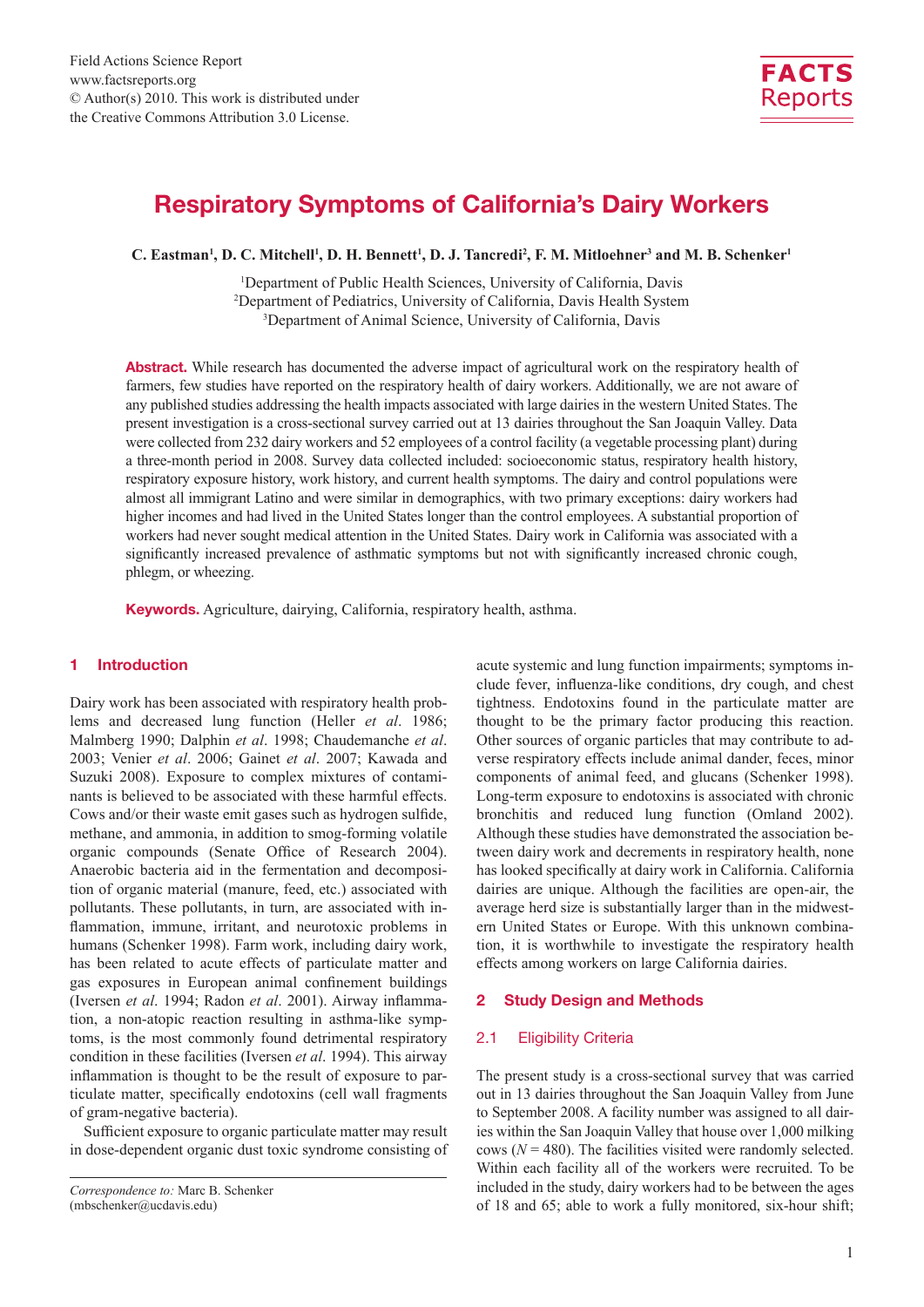work around cows; able to perform spirometry; and male. The control facility (a vegetable processing plant) was selected based on a similar worker population with a night shift; all eligible employees were recruited. The eligibility criteria for control facility employees were identical to those of the dairy workers, with two exceptions: they were not exposed to cows or other respiratory hazards such as cleaning chemicals. Only one dairy facility refused to participate in the study; the high participation rate among facilities may be attributed to the study's principal investigator, who had worked closely with dairies prior to this project. Approximately 90% of eligible dairy and control employees agreed to participate in the study.

## 2.2 Study Overview

The project protocol was approved by the University of California, Davis Institutional Review Board. Written informed consent was obtained from each participant before beginning the study. During the three-month study period, data were collected from 232 dairy workers on 13 dairies (the number of workers per dairy varied with the actual size of the operation) and 52 employees of a vegetable processing plant. After data entry and cleaning, 226 dairy workers and 49 control employees were included in analyses. Survey data included socioeconomic status, respiratory health history, respiratory exposure history, work history, and current health symptoms.

Prior to beginning the work shift, participants completed a lung function test (spirometry) and a brief questionnaire to determine demographic information, current health symptoms, asthma and atopy, long-term respiratory conditions (chronic cough, phlegm, persistent wheeze, etc.), and exposures external to dairies. At the end of the work shift, each worker completed a second spirometry test and a post-shift questionnaire. The post-shift interview included a time-activity log for the work shift, current health symptoms, smoking/ tobacco use, alcohol use, exposures at work, personal protective measures, work activities and history, and a self-assessment of health. Each subject participated in the study for one day; that is, each participant had one pre- and one post-shift interview.

## 2.3 Questionnaires

The questionnaires were based on validated instruments from the European Community Respiratory Health Study (ECRHS) survey (European Community Respiratory Health Study 2000), the American Thoracic Society-Division of Lung Disease (ATS-DLD) questionnaire (Ferris 1978), the International Study of Asthma and Allergies in Childhood (ISAAC) survey (Asher *et al*. 1995), and the Tuomi work ability index (Tuomi *et al*. 1997). All of the forms were administered by trained interviewers and available in both English and Spanish. In addition, all of the questionnaires were reviewed to identify errors, outliers, and missing information by the study coordinator, the field staff, and/or the graduate student prior to data entry. Field staff was consulted to fix errors and fill in missing information when possible.

## 2.4 Respiratory Outcomes

The primary respiratory health outcomes (chronic bronchitis, chronic cough, persistent wheeze, asthma, hay fever, eczema, and rhinitis) were determined using the questionnaire responses. In keeping with conventional definitions (Schenker *et al*. 2005), chronic bronchitis was defined as producing phlegm on most days of the week for three or more months for two or more years. Chronic cough was defined as having a cough on most days or nights for three or more months. Persistent wheeze was defined as the chest sounding wheezy or whistling on most days or nights or the chest sounding wheezy or whistling with colds and apart from colds. Unfortunately there are no standardized definitions of asthma or the other respiratory outcomes. In this study, asthma was defined as doctor- or health professionaldiagnosed asthma or exercise- or allergen-induced cough, wheeze, shortness of breath, or chest tightness. Hay fever was determined by a question asking the participants if they have ever had hay fever. Similarly, eczema and rhinitis were defined by single questions relying on participants self-reporting the conditions.

## 2.5 Statistical Analyses

Descriptive analyses were performed for all demographic variables and potential covariates to characterize the dairy workers' respiratory health. Logistic regression was performed to assess associations of independent variables with key outcomes, including chronic conditions (asthma, atopy, chronic bronchitis, chronic cough, persistent wheeze), as well as to model the presence of respiratory symptoms during the work shift. Backward selection was used to build the regression model, with the significance level for independent variables to stay in the model set to 0.10. All statistical analyses were performed using Statistical Analysis System Software Version 9.2.

The primary predictor of interest was whether the participant worked on a dairy or at the control facility. In regression analyses, smoking was considered in the form of two variables: pack-years smoking and current smoking status (current, former, or never smoker). Other candidate independent variables included: age, education level, number of days worked since last day off, and years spent in the United States.

## 3 Results

Both dairy and control populations were relatively young. Almost all participants were Latino. Only a small proportion of the sample was born in the United States; the vast majority emigrated from Mexico. Dairy participants had spent significantly more time in the United States. Although dairy workers had less formal education than the control employees, they earned more bi-weekly. More dairy workers were current smokers compared to control employees, but the difference was not significant. Similarly, pack-years of smoking was not significantly different between the two populations (table 1).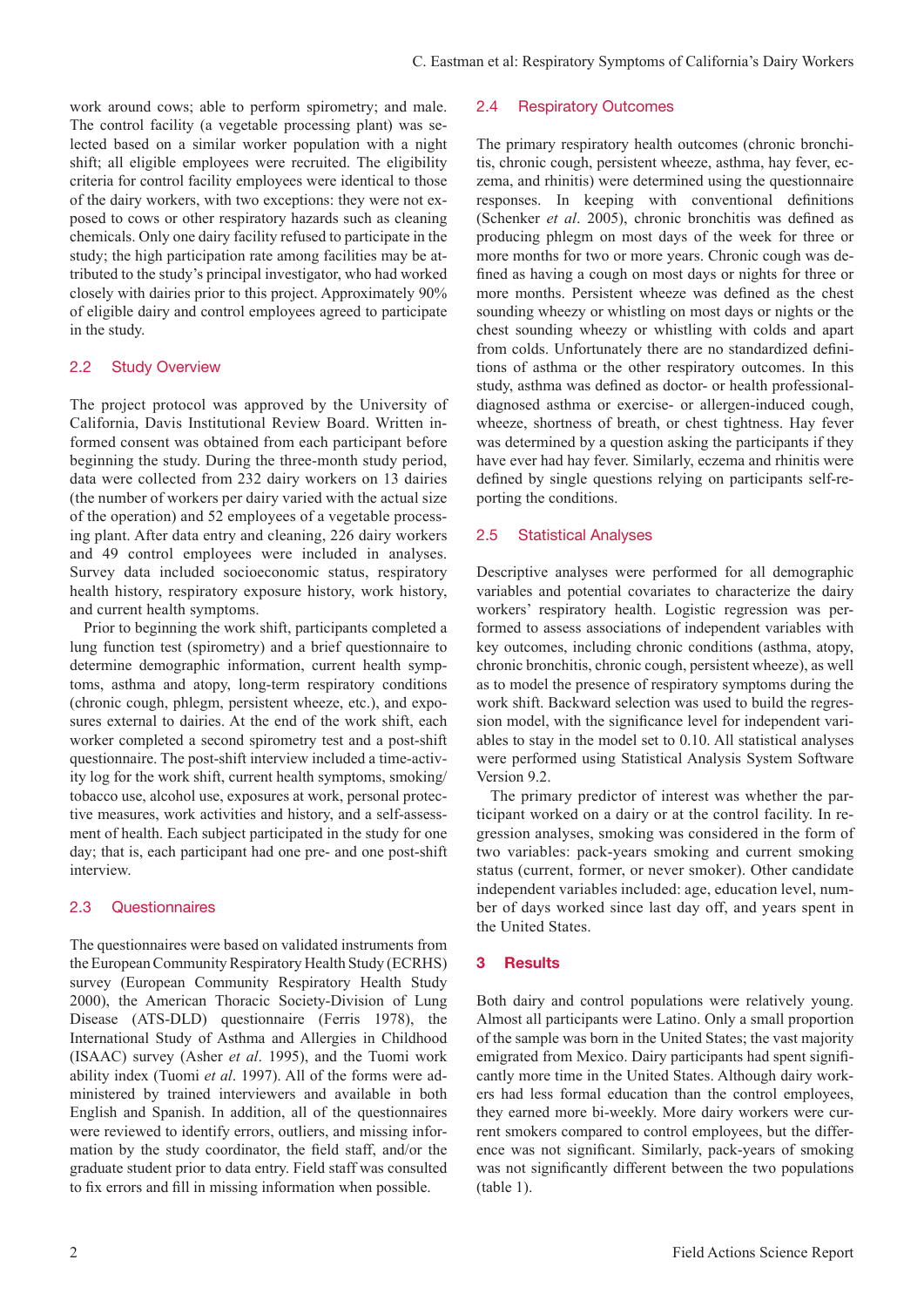#### Table 1. Demographics

|                                 | <b>Dairy Workers</b><br>$(N = 226)$ |      |                  | <b>Control Workers</b><br>$(N = 49)$ |  |  |
|---------------------------------|-------------------------------------|------|------------------|--------------------------------------|--|--|
|                                 | Mean (SD) Median                    |      | Mean (SD) Median |                                      |  |  |
| Age (years)                     | 33.3 (11.1)                         | 31.0 | 34.8 (12.1)      | 32.0                                 |  |  |
| Years in U.S.*                  | 12.1(9.0)                           | 10.0 | 8.9(7.9)         | 5.5                                  |  |  |
| Pack-years                      | 7.2(14.4)                           | 2.3  | 6.2(10.9)        | 1.6                                  |  |  |
|                                 | n                                   | $\%$ | n                | $\%$                                 |  |  |
| Two-week income‡                |                                     |      |                  |                                      |  |  |
| \$0-750                         | 9                                   | 4.2  | 20               | 40.8                                 |  |  |
| $$751-1,000$                    | 96                                  | 44.2 | 21               | 42.9                                 |  |  |
| \$1,001-1,500                   | 100                                 | 46.1 | 4                | 8.2                                  |  |  |
| $$1,500+$                       | 12                                  | 5.5  | 4                | 8.2                                  |  |  |
| Yearly family income:           |                                     |      |                  |                                      |  |  |
| \$0-10,000                      | 14                                  | 6.6  | 10               | 22.2                                 |  |  |
| \$10,001-20,000                 | 43                                  | 20.3 | 19               | 42.2                                 |  |  |
| \$20,001-30,000                 | 124                                 | 58.5 | 9                | 20.0                                 |  |  |
| \$30,001-50,000                 | 29                                  | 13.7 | 6                | 13.3                                 |  |  |
| $$50,001+$                      | 2                                   | 0.9  | 1                | 2.2                                  |  |  |
| <b>Education</b>                |                                     |      |                  |                                      |  |  |
| None                            | 11                                  | 4.9  | $\mathbf{0}$     | $\theta$                             |  |  |
| Primary (grades 1-6)            | 115                                 | 50.9 | 20               | 40.8                                 |  |  |
| Junior high (grades 7-9)        | 66                                  | 29.2 | 16               | 32.7                                 |  |  |
| High school (grades 10-12)      | 30                                  | 13.3 | 10               | 20.4                                 |  |  |
| Some college (grade $> 12$ )    | 4                                   | 1.8  | 3                | 6.1                                  |  |  |
| Ethnicity                       |                                     |      |                  |                                      |  |  |
| Latino                          | 206                                 | 94.1 | 44               | 97.8                                 |  |  |
| Non-Latino                      | 13                                  | 5.9  | 1                | 2.2                                  |  |  |
| <b>Country of origin</b>        |                                     |      |                  |                                      |  |  |
| <b>United States</b>            | 7                                   | 3.1  | 3                | 6.1                                  |  |  |
| Mexico                          | 201                                 | 88.9 | 46               | 93.9                                 |  |  |
| Other Central/<br>South America | 12                                  | 5.3  | $\boldsymbol{0}$ | $\boldsymbol{0}$                     |  |  |
| Portugal                        | 6                                   | 2.7  | $\boldsymbol{0}$ | $\boldsymbol{0}$                     |  |  |
| <b>Smoking status</b>           |                                     |      |                  |                                      |  |  |
| Current smokers                 | 62                                  | 27.4 | 7                | 14.3                                 |  |  |
| Former smokers                  | 44                                  | 19.5 | 10               | 20.4                                 |  |  |
| Never smokers                   | 120                                 | 53.1 | 32               | 65.3                                 |  |  |

 $*p < 0.05$ 

 $tp < 0.001$ 

Dairy workers were significantly more likely to seek medical help at a clinic compared to controls. The majority of workers (both dairy and control) sought medical attention at either a clinic or with a doctor, nurse, or physician's assistant. However, there was a substantial proportion of workers who had never sought medical attention in the United States (table 2). It is interesting to note that none of the participants (dairy or control) had sought help from community health workers (*promotores*) or healers (*curanderos*).

Table 2. Health Services Accessed in the United States Ever

|                                    |     | $(N = 226)$ | <b>Dairy Workers</b> Control Workers<br>$(N = 49)$ |               |
|------------------------------------|-----|-------------|----------------------------------------------------|---------------|
|                                    | N   | $\%$        | N                                                  | $\frac{a}{2}$ |
| Community/free clinic              | 6   | 2.8         | 3                                                  | 6.1           |
| $Clinic*$                          | 103 | 47.5        | 14                                                 | 28.6          |
| Doctor/nurse/physician's assistant | 39  | 18.0        | 14                                                 | 28.6          |
| Hospital emergency room            | 23  | 10.6        | 4                                                  | 8.3           |
| Pharmacy                           | 5   | 2.3         | 1                                                  | 2.4           |
| Never sought medical help          | 43  | 197         | 13                                                 | 26.5          |
|                                    |     |             |                                                    |               |

 $*p < 0.05$ 

When asked about their perceived physical ability versus the demands of their job(s), there was no significant difference between dairy and control employees. However, dairy workers who were current smokers were significantly more likely to report a higher level of physical ability, specifically "good" or "very good," compared to control employees; among former and never smokers, the difference was not significant (results not shown). Similarly, there was no difference between the two groups when asked to assess their current health status. However, control workers who were former or never smokers were significantly more likely to respond "fair" when asked to assess their current health status. Interestingly, the difference was not significant among current smokers (results not shown). When asked to compare their health to others their age, both dairy and control workers responded "good" most frequently; the difference was not significant. Participants were asked to report their work ability on a scale of one to ten and the majority of participants responded between eight and ten (table 3).

Table 3. Physical and Health Self-Assessment

|                                         | <b>Dairy Workers</b><br>$(N = 226)$ |      | <b>Control Workers</b><br>$(N = 49)$ |          |  |  |
|-----------------------------------------|-------------------------------------|------|--------------------------------------|----------|--|--|
|                                         | $\boldsymbol{N}$                    | $\%$ | N                                    | %        |  |  |
| Physical ability versus work demands    |                                     |      |                                      |          |  |  |
| Very good                               | 78                                  | 34.5 | 9                                    | 18.4     |  |  |
| Good                                    | 132                                 | 58.4 | 31                                   | 63.6     |  |  |
| Moderate                                | 14                                  | 6.2  | 9                                    | 18.4     |  |  |
| Poor                                    | 1                                   | 0.4  | $\theta$                             | $\theta$ |  |  |
| <b>Health self-assessment</b>           |                                     |      |                                      |          |  |  |
| Excellent                               | 63                                  | 27.9 | 14                                   | 28.6     |  |  |
| Good                                    | 115                                 | 50.9 | 19                                   | 38.8     |  |  |
| Fair                                    | 48                                  | 21.2 | 16                                   | 32.7     |  |  |
| Health compared to same age group       |                                     |      |                                      |          |  |  |
| Excellent                               | 60                                  | 26.5 | 19                                   | 38.8     |  |  |
| Good                                    | 131                                 | 58.0 | 22                                   | 44.9     |  |  |
| Fair                                    | 35                                  | 15.5 | 8                                    | 16.3     |  |  |
| Current work ability (0-10 point scale) |                                     |      |                                      |          |  |  |
| 1                                       | 1                                   | 0.4  | $\theta$                             | $\Omega$ |  |  |
| $5-6$                                   | 6                                   | 2.7  | $\theta$                             | $\Omega$ |  |  |
| $7 - 8$                                 | 71                                  | 31.4 | 17                                   | 34.7     |  |  |
| $9 - 10$                                | 148                                 | 65.5 | 32                                   | 65.3     |  |  |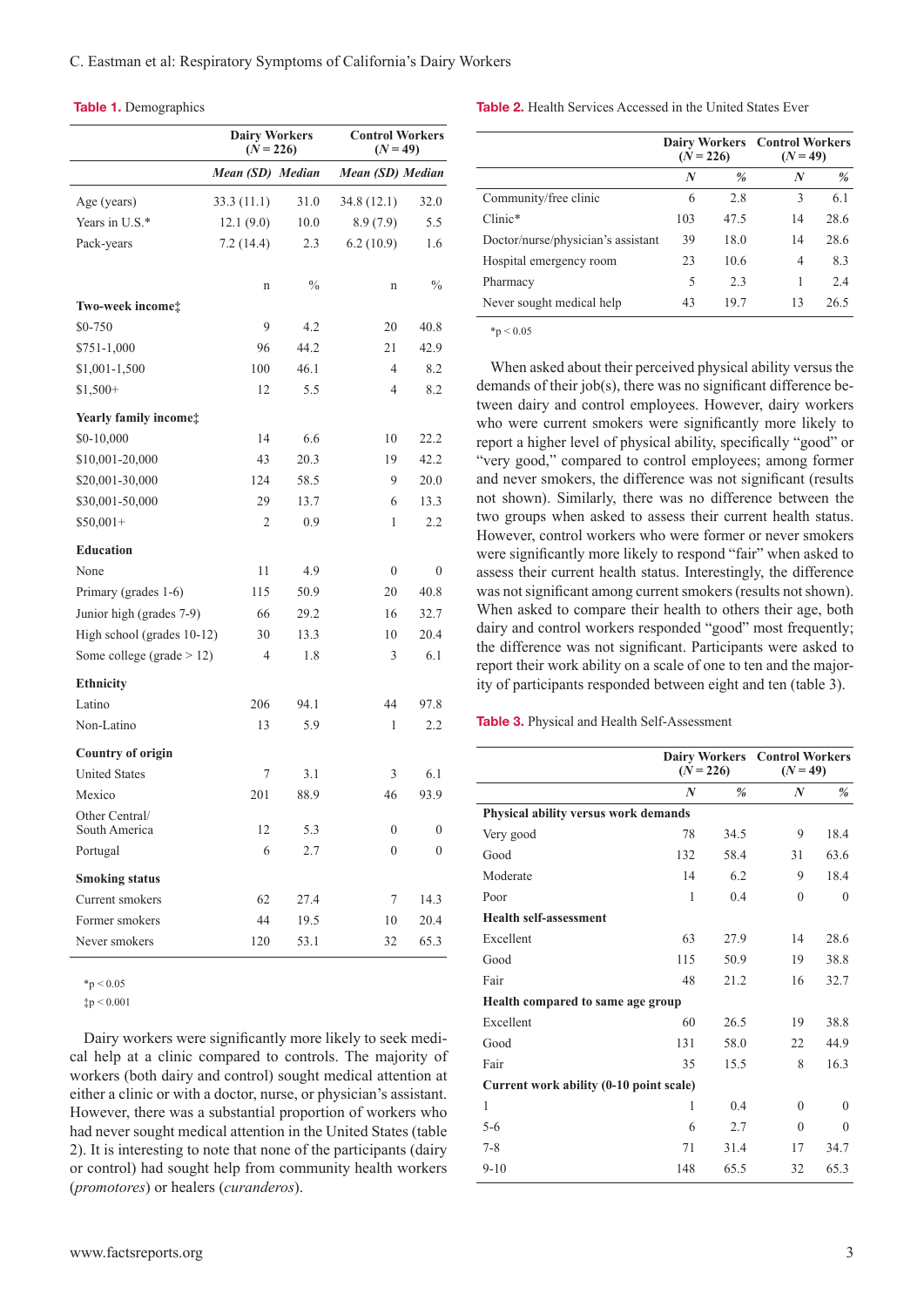|                    |                  | <b>Current/Former Smokers</b>       |                  |                                      | <b>Never Smokers</b> |                                     |                  |                                      |  |
|--------------------|------------------|-------------------------------------|------------------|--------------------------------------|----------------------|-------------------------------------|------------------|--------------------------------------|--|
|                    |                  | <b>Dairy Workers</b><br>$(N = 106)$ |                  | <b>Control Workers</b><br>$(N = 17)$ |                      | <b>Dairy Workers</b><br>$(N = 120)$ |                  | <b>Control Workers</b><br>$(N = 32)$ |  |
|                    | $\boldsymbol{N}$ | $\frac{0}{0}$                       | $\boldsymbol{N}$ | %                                    | N                    | $\frac{0}{0}$                       | $\boldsymbol{N}$ | $\%$                                 |  |
| Chronic bronchitis | 2                | 1.9                                 | $\Omega$         | $\theta$                             | 5                    | 4.2                                 | $\theta$         | $\theta$                             |  |
| Chronic cough      | $\mathcal{L}$    | 1.9                                 | $\theta$         | $\theta$                             | 3                    | 2.5                                 |                  | 3.1                                  |  |
| Persistent wheeze  | $\mathcal{D}$    | 1.9                                 | $\theta$         | $\mathbf{0}$                         | $\overline{c}$       | 1.7                                 |                  | 3.1                                  |  |
| Asthma*            | 43               | 40.6                                | $\mathfrak{D}$   | 11.8                                 | 44                   | 36.7                                | 7                | 21.9                                 |  |
| Hay fever          | 13               | 12.3                                |                  | 5.9                                  | 15                   | 12.5                                | 5                | 16.1                                 |  |
| Eczema             | 13               | 12.3                                |                  | 5.9                                  | 8                    | 6.7                                 | $\overline{4}$   | 12.5                                 |  |
| Rhinitis           | 24               | 22.9                                |                  | 5.9                                  | 16                   | 13.3                                | 6                | 18.9                                 |  |

#### Table 4. Baseline Respiratory Conditions

 $*_{p} < 0.05$ 

#### Table 5. Acute Respiratory Symptoms

|                       | <b>Current Smokers</b>             |          |                                     | <b>Former/Never Smokers</b> |                                     |      |                                      |               |
|-----------------------|------------------------------------|----------|-------------------------------------|-----------------------------|-------------------------------------|------|--------------------------------------|---------------|
|                       | <b>Dairy Workers</b><br>$(N = 62)$ |          | <b>Control Workers</b><br>$(N = 7)$ |                             | <b>Dairy Workers</b><br>$(N = 164)$ |      | <b>Control Workers</b><br>$(N = 42)$ |               |
|                       | N                                  | $\%$     | $\boldsymbol{N}$                    | $\frac{0}{0}$               | $\boldsymbol{N}$                    | $\%$ | $\boldsymbol{N}$                     | $\frac{0}{2}$ |
| Eye irritation*       | $\overline{c}$                     | 3.2      | $\overline{2}$                      | 28.6                        | 9                                   | 5.5  | $\overline{4}$                       | 9.5           |
| <b>Blurred</b> vision | $\overline{c}$                     | 3.2      | $\theta$                            | $\mathbf{0}$                | 5                                   | 3.1  |                                      | 2.4           |
| Nasal irritation      | $\overline{2}$                     | 3.2      |                                     | 14.3                        | 21                                  | 12.8 |                                      | 2.4           |
| Throat irritation     | 4                                  | 6.5      |                                     | 14.3                        | 22                                  | 13.4 | 2                                    | 4.8           |
| Cough                 | 6                                  | 9.7      |                                     | 14.3                        | 23                                  | 14.0 | 7                                    | 16.7          |
| Phlegm                | 5                                  | 8.1      | $\theta$                            | $\mathbf{0}$                | 25                                  | 15.2 | 2                                    | 4.8           |
| Tingling fingers      | 0                                  | $\Omega$ | $\Omega$                            | $\mathbf{0}$                | 3                                   | 1.8  | 2                                    | 4.8           |
| Rash                  | $\Omega$                           | $\theta$ | $\Omega$                            | $\theta$                    | 3                                   | 1.8  | $\theta$                             | $\Omega$      |
| Wheeze                | 0                                  | $\theta$ | $\theta$                            | $\overline{0}$              | 5                                   | 3.1  | $\theta$                             | $\Omega$      |
| Chest tightness       | 3                                  | 4.8      | $\theta$                            | $\mathbf{0}$                | 8                                   | 4.9  |                                      | 2.4           |

 $*_{p} < 0.05$ 

There was a low prevalence of chronic respiratory conditions such as chronic bronchitis, chronic cough, and persistent wheeze. Among current and former smokers, dairy workers were significantly more likely to have asthma compared to control workers. The trend was similar among participants who had never smoked, although the difference did not achieve statistical significance. Prevalence of hay fever, eczema, and rhinitis was higher than chronic conditions, but the differences between dairy and control workers were not significant (table 4).

Dairy and control workers were asked about symptoms experienced during their work shift. Nasal irritation, throat irritation, and cough were the most frequently reported symptoms among both dairy workers and control employees. Control workers who were current smokers were significantly more likely to report eye irritation than dairy employees; among former and never smokers, the difference was not significant (table 5).

Dairy work was significant when eye irritation during the work shift and asthma were the primary outcomes in separate logistic regression models; dairy work was not significant in modeling other acute outcomes (e.g., cough, nasal irritation, etc.). After adjusting for smoking status, dairy work had an odds ratio of 0.33 associated with eye irritation. Age, pack-years smoking, days back at work, education level, and years spent living in the United States were not significant for eye irritation or asthma. Similarly, smoking was not significant in the model for asthma. Dairy workers had an odds ratio of 2.73 associated with asthma compared to control employees (table 6).

#### Table 6. Dairy Work

|                 | OR   | 95% CI        |
|-----------------|------|---------------|
| Eye irritation* | 0.33 | $0.11 - 0.96$ |
| Asthma*         | 2.73 | $1.26 - 5.90$ |

\*p < 0.05; eye irritation OR has been adjusted for smoking status

### 4 Discussion

We found dairy workers self-reported better health compared to control workers after controlling for smoking status. It is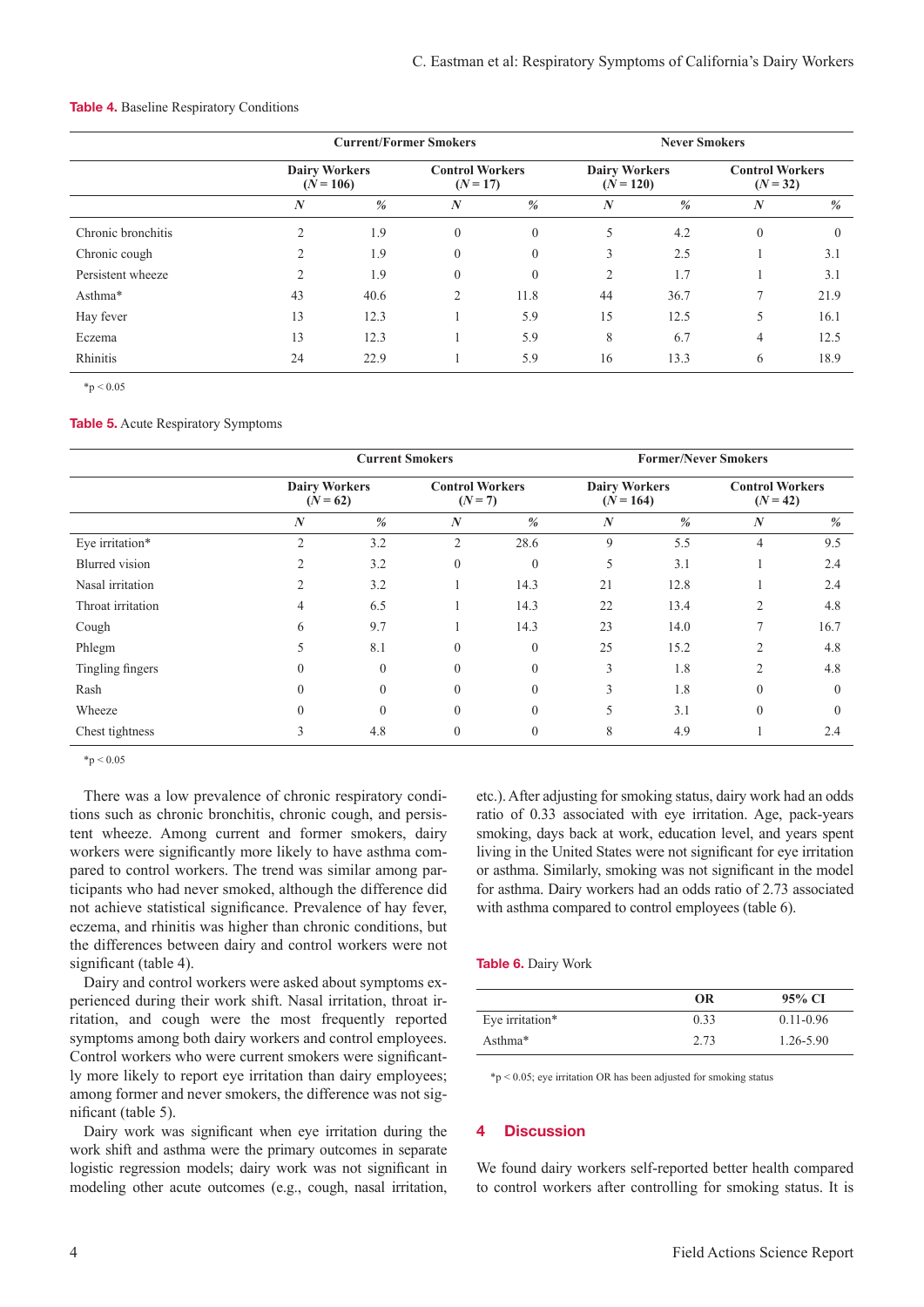possible that the more physical, rigorous demands of dairy work compared to a vegetable processing plant might select the healthier workers (or result in participants feeling healthier than individuals performing less physically demanding tasks). Less educated individuals tend to self-report worse health status compared to higher educated groups, but subjects with higher incomes tend to have better self-assessed health (Markides and Martin 1979; Ailinger 1989; Markides and Lee 1991; Hirdes and Forbes 1993; Shetterly *et al*. 1996). Although of borderline significance, dairy workers had less formal education compared to control employees (55.8% of dairy workers had attended primary school or less, compared to 40.8% of controls). However, dairy workers had significantly higher incomes than control employees. This combination indicates that a higher income might influence self-reported health more than education status among the study subjects.

Given that the study population is young (average age in the early 30s), it is not surprising that the prevalence of chronic conditions is low. It is interesting, however, that asthma and asthmatic symptoms are significantly more common (roughly twice as frequent) among dairy workers than among control employees. This could be an indication of airway inflammation, which is a common effect of working in confined animal operations (Iversen *et al*. 1994). The results indicate that the control facility is associated with eye irritation; this could be due to the control employees processing garlic during the study period. However, with the small sample of control workers displaying eye irritation ( $N = 6$ , or 12% of control employees), it is difficult to draw conclusions based on these results.

The study participants were relatively young and, for the most part, light or infrequent smokers. Therefore, it is not entirely surprising that smoking, either pack-years or current status, was rarely significant in modeling respiratory outcomes. Among current and former smokers, dairy workers' median pack-years measured 2.33, with controls' median pack-years measuring 1.60. Fully half of current smokers in the control facility smoked only one cigarette per day, and half of current smokers in the dairies smoke three or fewer cigarettes per day. Previous studies of light smokers and/or young adults generally show a dose-response association between respiratory outcomes and smoking (Rosengren *et al*. 1992; Kawachi *et al*. 1994; Prescott *et al*. 2002; Bjartveit and Tverdal 2005; Amigo *et al*. 2006; Vianna *et al*. 2008). However, the strictest study criteria set the cutoff for current smokers at four cigarettes per day (Rosengren *et al*. 1992; Kawachi *et al*. 1994; Bjartveit and Tverdal 2005). None mentions pack-years and most have older populations (Rosengren *et al*. 1992; Kawachi *et al*. 1994; Prescott *et al*. 2002; Bjartveit and Tverdal 2005) than the current participants. Analyses of our data setting the cutoff between light and heavy smokers at the median level of cigarettes per day did not result in any significant findings (results not shown). This could be due to a small sample size: only seven participants had chronic bronchitis, and only six had persistent wheeze regardless of smoking status. Considering less chronic conditions such as acute symptoms or phlegm production for three months (nonchronic bronchitis) also resulted in non-significant findings in regard to smoking status (results not shown). Small sample size could be a factor, or it may be that three cigarettes per

day for a short duration  $($  < 2.5 pack-years) is not enough exposure to result in adverse chronic respiratory symptoms in this young population.

#### 5 Conclusion

#### 5.1 Findings

This is the first study to look specifically at the respiratory health of dairy workers in California. The worker demographics between the dairy and control facility were similar, with the majority of participants being Latino males from Mexico. Dairy work in California was found to be associated with an elevated prevalence of asthmatic symptoms but not with most chronic respiratory conditions. The low prevalence of chronic respiratory conditions is not surprising given the young age of the population.

## 5.2 Research to Practice

Our findings will be presented to the California dairy community, including dairy owners and workers. We will document if task-specific risk factors are associated with a decrement in lung function in the hopes of directing future research to ultimately design and target interventions to protect dairy worker respiratory health.

### Acknowledgements

Support for this research was provided by the National Institute for Occupational Safety and Health (NIOSH) Grant #OH00770-07 and the University of California Toxic Substances Research and Teaching Program (TSR&TP) through the Atmospheric Aerosols and Health Lead Campus Program (aah.ucdavis.edu).

#### References:

- Ailinger, R. L. (1989), "Self-assessed Health of Hispanic Elderly Persons," Journal of Community Health Nursing, Vol. 6, No. 2, pp. 113-118.
- Amigo, H., M. G. Oyarzun, P. Bustos, and R. J. Rona (2006), "Respiratory Consequences of Light and Moderate Smoking in Young Adults in Chile," International Journal of Tuberculosis and Lung Disease, Vol. 10, No. 7, pp. 744-749.
- Asher, M. I., U. Keil, H. R. Anderson, R. Beasley, et al. (1995), "International Study of Asthma and Allergies in Childhood (ISAAC): Rationale and Methods," European Respiratory Journal, Vol. 8, No. 3, pp. 483-491.
- Bjartveit, K. and A. Tverdal (2005), "Health Consequences of Smoking 1-4 Cigarettes Per Day," Tobacco Control, Vol. 14, No. 5, pp. 315-320.
- Chaudemanche, H., E. Monnet, V. Westeel, D. Pernet, et al. (2003), "Respiratory Status in Dairy Farmers in France; Cross Sectional and Longitudinal Analyses," Journal of Occupational and Environmental Medicine, Vol. 60, pp. 858-863.
- Dalphin, J.-C., A. Dubiez, E. Monnet, D. Gora, et al. (1998), "Prevalence of Asthma and Respiratory Symptoms in Dairy Farmers in the French Province of the Doubs," American Journal of Respiratory and Critical Care Medicine, Vol. 158, No. 5, pp. 1493-1498.